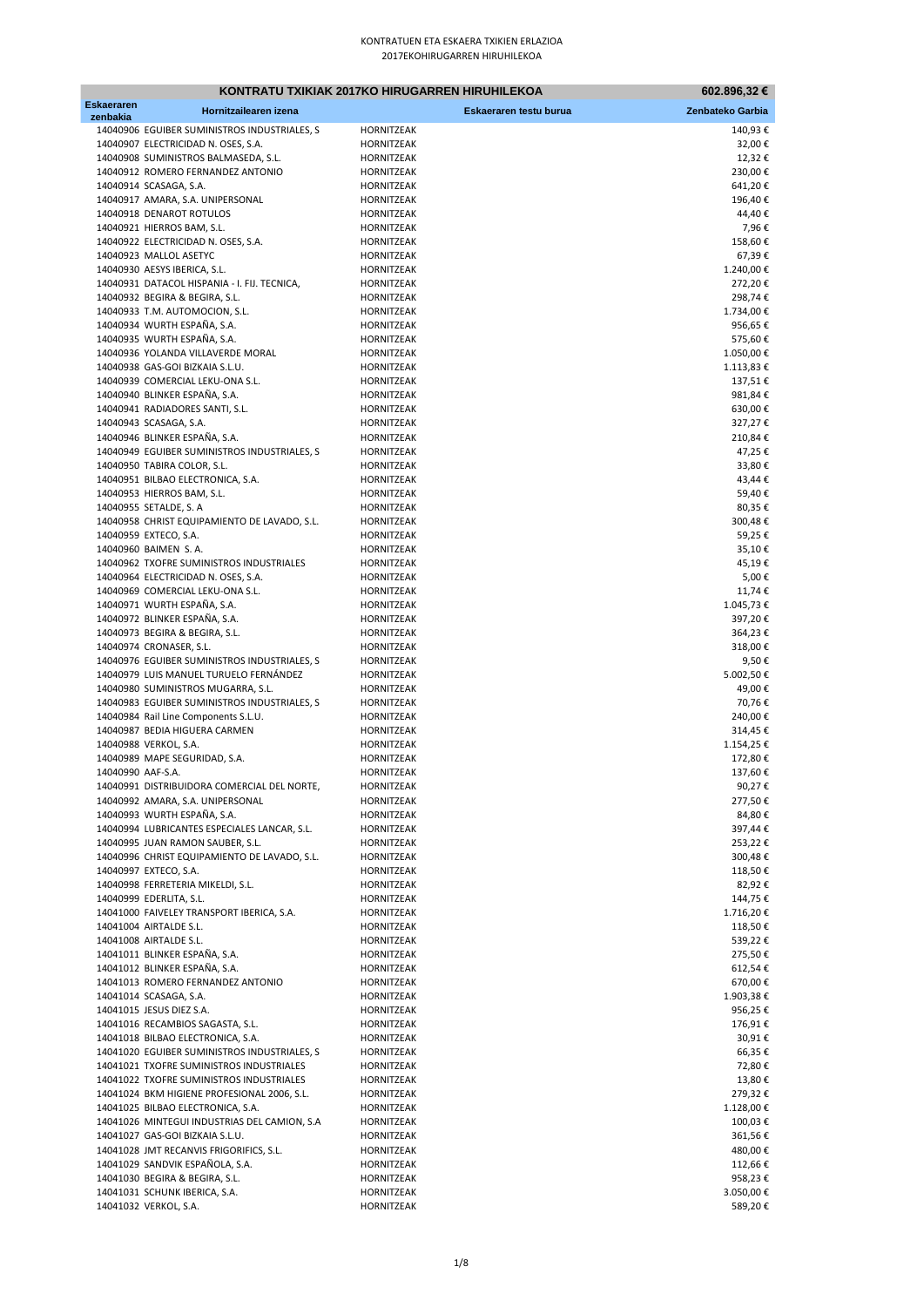| <b>Eskaeraren</b><br>zenbakia | Hornitzailearen izena                        | Eskaeraren testu burua | Zenbateko Garbia |
|-------------------------------|----------------------------------------------|------------------------|------------------|
|                               | 14041033 KNORR-BREMSE ESPAÑA, S.A.           | HORNITZEAK             | 79,20€           |
|                               | 14041037 PAPYNDUX, S.A.                      | HORNITZEAK             | 229,74€          |
|                               | 14041038 PAPYNDUX, S.A.                      | HORNITZEAK             | 12,04€           |
|                               | 14041040 BERNER MONTAJE Y FIJACION, S.L.     | HORNITZEAK             | 288,53€          |
|                               | 14041048 GRAFICAS UNCILLA, S.A.              | HORNITZEAK             | 115,00€          |
|                               | 14041051 PAPYNDUX, S.A.                      | HORNITZEAK             | 237,59€          |
|                               | 14041052 MODESTO GARCIA E HIJOS, S.L.        | HORNITZEAK             | 392,84€          |
|                               | 14041055 ARTES GRAFICAS GOYA, S.L.           | HORNITZEAK             | 485,00€          |
|                               | 14041056 CRESPO MENDIKOTE, J.LUIS            | HORNITZEAK             | 89,66€           |
|                               | 14041060 INDUSTRIAS METALA, S.L.             | HORNITZEAK             | 434,06€          |
|                               | 14041063 CRISTALERIA GARCIA ARIÑO S.A.       | HORNITZEAK             | 706,90€          |
|                               | 14041069 ICER RAIL, S.L.                     | HORNITZEAK             | 432,96€          |
|                               | 14041070 LLEDO ILUMINACION, S.A.             | HORNITZEAK             | 1.469,00€        |
|                               | 14041072 FERRETERIA MIKELDI, S.L.            | HORNITZEAK             | 72,81€           |
|                               | 14041073 ELECTRICIDAD N. OSES, S.A.          | HORNITZEAK             | 282,88€          |
|                               | 14041074 JUNTAS BESMA, S.A.                  | HORNITZEAK             | 24,20€           |
|                               | 14041075 ANGEL SAENZ, S.A.                   | HORNITZEAK             | 240,00€          |
|                               | 14041076 CRONASER, S.L.                      | HORNITZEAK             | 192,36€          |
| 14041077 ROEIRASA             |                                              | HORNITZEAK             | 475,06€          |
|                               | 14041078 EGUIBER SUMINISTROS INDUSTRIALES, S | HORNITZEAK             | 106,04€          |
|                               | 14041079 AURTENETXEA, S.A.                   | HORNITZEAK             | 216,05€          |
|                               | 14041080 MAPE SEGURIDAD, S.A.                | HORNITZEAK             | 149,00€          |
|                               | 14041081 EPIDOR, S.A.                        | HORNITZEAK             | 247,12€          |
|                               | 14041082 AMARA, S.A. UNIPERSONAL             | HORNITZEAK             | 294,00€          |
|                               | 14041083 CHRIST EQUIPAMIENTO DE LAVADO, S.L. | HORNITZEAK             | 341,08€          |
|                               | 14041084 KLINER PROFESIONAL                  | HORNITZEAK             | 249,60€          |
|                               | 14041086 DYSA DISTRIBUCIONES, S.L.           | HORNITZEAK             | 117,15€          |
|                               | 14041089 OHMPOWER, S.L.                      | HORNITZEAK             | 404,30€          |
|                               | 14041091 IZASA SCIENTIFIC, S.A.              | HORNITZEAK             | 171,88€          |
|                               | 14041092 EGUIBER SUMINISTROS INDUSTRIALES, S | HORNITZEAK             | 153,00€          |
|                               | 14041093 MASONEILAN S.L.U.                   | HORNITZEAK             | 848,30€          |
|                               | 14041094 UNION PAPELERA MERCHANTING, S.L.    | HORNITZEAK             | 1.733,50€        |
|                               | 14041095 SEIN BATU, S.L.                     | HORNITZEAK             | 58,74€           |
|                               | 14041096 JUAN JOSE MONTEJO, S.L.             | HORNITZEAK             | 143,96€          |
|                               | 14041097 PENTER COMERCIAL, S.A.              | HORNITZEAK             | 836,94€          |
|                               | 14041098 ONATEK DIGITAL, S.L.                | HORNITZEAK             | 225,00€          |
|                               | 14041099 RECAMBIOS SAGASTA, S.L.             | HORNITZEAK             | 20,57€           |
|                               | 14041100 MAPE SEGURIDAD, S.A.                | HORNITZEAK             | 170,72€          |
|                               | 14041101 MANIPULADOS AZPEITIA, S.L.          | HORNITZEAK             | 56,00€           |
|                               | 14041102 DYSA DISTRIBUCIONES, S.L.           | HORNITZEAK             | 190,80€          |
|                               | 14041103 VERKOL, S.A.                        | HORNITZEAK             | 555,00€          |
|                               | 14041104 S.GALLARDO S.L.U.-MECALUX           | HORNITZEAK             | 117,00€          |
|                               | 14041105 SUMINISTROS ELECTRONICOS HERRERA S. | HORNITZEAK             | 113,16€          |
|                               | 14041111 DISTRIBUIDORA COMERCIAL DEL NORTE,  | HORNITZEAK             | 186,86€          |
|                               | 14041112 EGUIBER SUMINISTROS INDUSTRIALES, S | HORNITZEAK             | 100,70€          |
|                               | 14041116 RECAMBIOS SAGASTA, S.L.             | HORNITZEAK             | 10,05€           |
|                               | 14041117 UNION PAPELERA MERCHANTING, S.L.    | HORNITZEAK             | 281,25€          |
|                               | 14041121 PRADA XXI, S.A. (***115638)         | HORNITZEAK             | 8,45€            |
|                               | 14041122 SANDVIK ESPAÑOLA, S.A.              | HORNITZEAK             | 100,57€          |
|                               | 14041123 BURDIN SUMINISTROS, S.L.            | HORNITZEAK             | 361,02€          |
|                               | 14041124 DENAROT ROTULOS                     | HORNITZEAK             | 38,40€           |
|                               | 14041125 RADIAL, S.L.                        | HORNITZEAK             | 1,65 €           |
|                               | 14041127 ROSMIL INDUSTRIAL, S.A.             | HORNITZEAK             | 23,40€           |
|                               | 14041128 SUMINISTROS BALMASEDA, S.L.         | HORNITZEAK             | 6,40€            |
|                               | 14041131 EGUIBER SUMINISTROS INDUSTRIALES, S | HORNITZEAK             | 8,61€            |
|                               | 14041132 TODO AUTO DEUSTO, S.L.              | HORNITZEAK             | 221,40€          |
|                               | 14041133 RECAMBIOS SAGASTA, S.L.             | HORNITZEAK             | 20,30€           |
|                               | 14041134 KENCI, S.L.U.                       | HORNITZEAK             | 491,40€          |
|                               | 14041135 MELCAR, S.L.                        | HORNITZEAK             | 261,84€          |
|                               | 14041136 INDUSTRIAS METALA, S.L.             | HORNITZEAK             | 10,38€           |
|                               | 14041137 AMARA, S.A. UNIPERSONAL             | HORNITZEAK             | 106,90€          |
|                               | 14041138 BURDIN SUMINISTROS, S.L.            | HORNITZEAK             | 97,09€           |
|                               | 14041139 AIRTALDE S.L.                       | HORNITZEAK             | 30,35€           |
|                               | 14041140 CRISTALERIA GARCIA ARIÑO S.A.       | HORNITZEAK             | 440,40€          |
|                               | 14041141 CORYR, S.L.                         | HORNITZEAK             | 399,00€          |
|                               | 14041142 BRAMMER IBERICA, S.A.               | HORNITZEAK             | 8,43€            |
| 14041143 ROEIRASA             |                                              | HORNITZEAK             | 647,40€          |
|                               | 14041144 BAIMEN S.A.                         | HORNITZEAK             | 117,00€          |
|                               | 14041145 ELECTRICIDAD N. OSES, S.A.          | HORNITZEAK             | 383,52€          |
|                               | 14041146 EPIDOR, S.A.                        | HORNITZEAK             | 300,72€          |
|                               | 14041147 SUMINISTROS PRADA S.L.              | HORNITZEAK             | 11,46 €          |
|                               | 14041148 DISTRIBUIDORA COMERCIAL DEL NORTE,  | HORNITZEAK             | 80,64€           |
|                               | 14041154 DOMINGO AZPIRI, S.A.                | HORNITZEAK             | 127,44 €         |
|                               | 14041155 FERRETERIA MIKELDI, S.L.            | HORNITZEAK             | 40,28€           |
|                               | 14041158 MAPE SEGURIDAD, S.A.                | HORNITZEAK             | 52,88€           |
|                               | 14041162 MAN. ELEC-HIDR. DEL NORTE, S.L.     | HORNITZEAK             | 218,24€          |
|                               | 14041164 MENDI-ONDO. J.M. AIZPURUA Y OTRO, C | HORNITZEAK             | 298,40€          |
|                               | 14041165 GARAGE MODERNO PABLO IRIZAR, S.L.   | HORNITZEAK             | 180,73€          |
|                               | 14041167 CHEMETALL , S.A.                    | HORNITZEAK             | 225,50€          |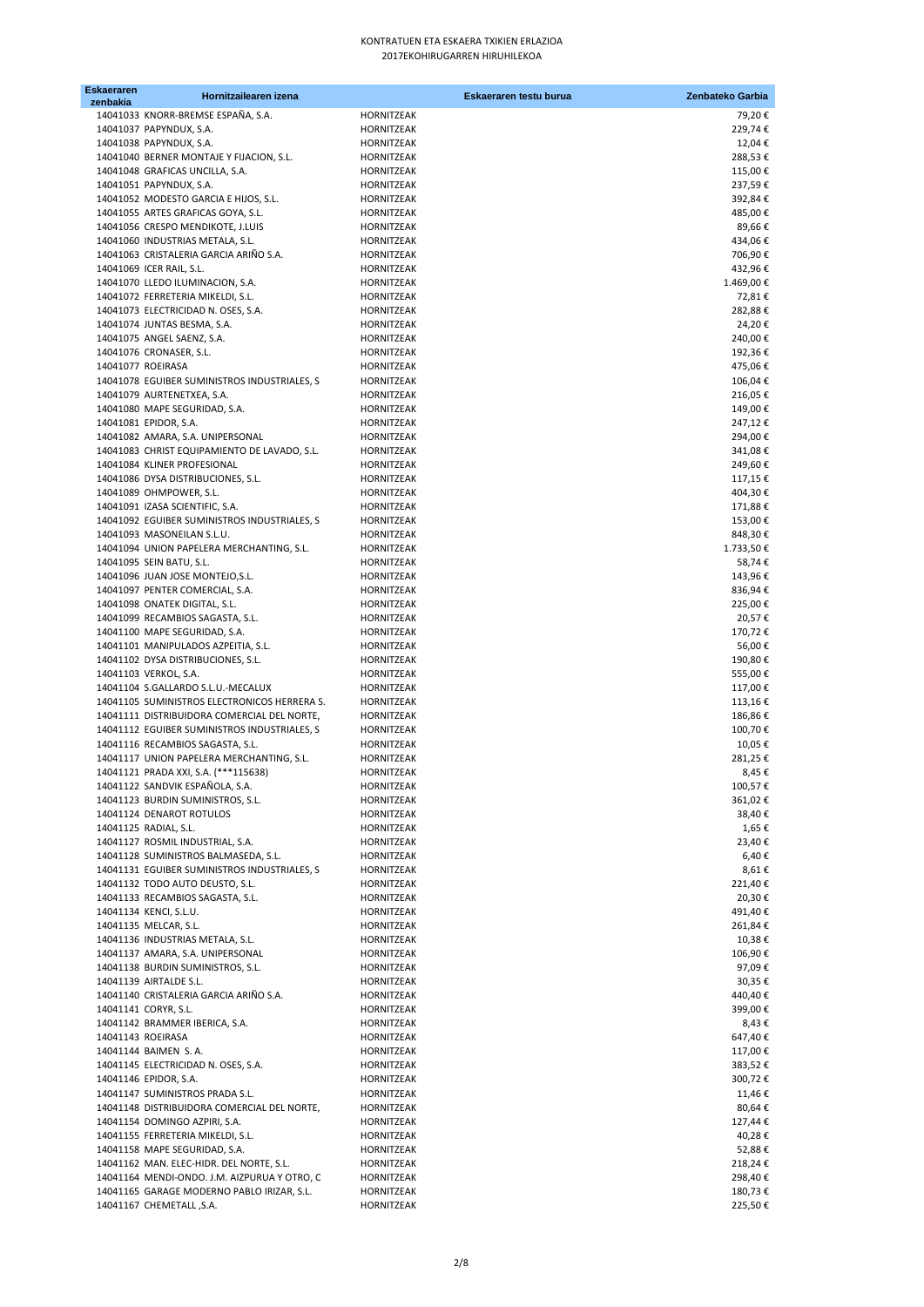| <b>Eskaeraren</b><br>zenbakia | Hornitzailearen izena                                                        | Eskaeraren testu burua   | Zenbateko Garbia   |
|-------------------------------|------------------------------------------------------------------------------|--------------------------|--------------------|
|                               | 14041168 CHRIST EQUIPAMIENTO DE LAVADO, S.L.                                 | HORNITZEAK               | 341,08€            |
|                               | 14041171 JESUS DIEZ S.A.                                                     | HORNITZEAK               | 1.600,00€          |
|                               | 14041179 GAS-GOI BIZKAIA S.L.U.                                              | HORNITZEAK               | 487,45€            |
|                               | 14041180 V.I.P. AGUINAGA, S.L.                                               | HORNITZEAK               | 415,48€            |
|                               | 14041181 BLINKER ESPAÑA, S.A.                                                | HORNITZEAK               | 639,16€            |
|                               | 14041184 RADIADORES SANTI, S.L.                                              | HORNITZEAK               | 907,90€            |
|                               | 14041185 JESUS DIEZ S.A.                                                     | HORNITZEAK               | 582,43€            |
|                               | 14041186 BEGIRA & BEGIRA, S.L.                                               | HORNITZEAK               | 837,92€            |
|                               | 14041187 CRONASER, S.L.                                                      | HORNITZEAK               | 211,74€            |
|                               | 14041188 BILBAO ELECTRONICA, S.A.                                            | HORNITZEAK               | 7,32€              |
|                               | 14041189 ESPAÑOLA PROD. QUIMICOS INDUSTRIALES                                | HORNITZEAK               | 324,24€            |
|                               | 14041190 PRODUCTOS SALINAS, S.A.<br>14041191 REPARACIONES AUTOIRAETA, S.A.L. | HORNITZEAK               | 3.108,00€          |
|                               | 14041192 COMERCIAL LEKU-ONA S.L.                                             | HORNITZEAK<br>HORNITZEAK | 81,40€<br>25,79€   |
|                               | 14041193 ESPAÑOLA PROD.QUIMICOS INDUSTRIALES                                 | HORNITZEAK               | 684,60€            |
|                               | 14041194 RECAMBIOS SAGASTA, S.L.                                             | HORNITZEAK               | 6,09€              |
|                               | 14041201 ALBERTO GOMEZ TORRES, FRANCISCO JAV                                 | HORNITZEAK               | 1.239,26€          |
|                               | 14041203 MINTEGUI INDUSTRIAS DEL CAMION, S.A                                 | HORNITZEAK               | 291,01€            |
|                               | 14041205 GAS-GOI BIZKAIA S.L.U.                                              | HORNITZEAK               | 1.348,90€          |
|                               | 14041206 HIDRAL GOBEL S.L.                                                   | HORNITZEAK               | 334,29€            |
|                               | 14041207 MONTTE, S.L.                                                        | HORNITZEAK               | 119,00€            |
|                               | 14041209 BLINKER ESPAÑA, S.A.                                                | HORNITZEAK               | 899,51€            |
|                               | 14041210 BEGIRA & BEGIRA, S.L.                                               | HORNITZEAK               | 752,45€            |
|                               | 14041211 BERNER MONTAJE Y FIJACION, S.L.                                     | HORNITZEAK               | 191,29€            |
|                               | 14041212 DATACOL HISPANIA - I. FIJ. TECNICA,                                 | HORNITZEAK               | 923,25€            |
|                               | 14041213 TALL. ELECTROMECANICOS R. ZULUETA,                                  | HORNITZEAK               | 755,76€            |
|                               | 14041214 COMERCIAL LEKU-ONA S.L.<br>14041215 MAPE SEGURIDAD, S.A.            | HORNITZEAK               | 20,89€<br>27,20€   |
|                               | 14041216 RADIADORES SANTI, S.L.                                              | HORNITZEAK<br>HORNITZEAK | 85,00€             |
|                               | 14041217 SUMINISTROS Y SERV.UNIFIC.CARROCERI                                 | HORNITZEAK               | 110,64€            |
|                               | 14041219 BEDIA HIGUERA CARMEN                                                | HORNITZEAK               | 129,50€            |
|                               | 14041220 RADIAL, S.L.                                                        | HORNITZEAK               | 288,00€            |
|                               | 14041221 COMERCIO INDUSTRIAL DE RODAMIENTOS                                  | HORNITZEAK               | 2.380,00€          |
|                               | 14041223 FAIVELEY TRANSPORT IBERICA, S.A.                                    | HORNITZEAK               | 2.612,76€          |
|                               | 14041224 ROEIRASA                                                            | HORNITZEAK               | 1.633,00€          |
|                               | 14041225 LUBRICANTES ESPECIALES LANCAR, S.L.                                 | HORNITZEAK               | 201,36€            |
|                               | 14041226 WURTH ESPAÑA, S.A.                                                  | HORNITZEAK               | 132,00€            |
|                               | 14041227 WURTH ESPAÑA, S.A.                                                  | HORNITZEAK               | 919,00€            |
|                               | 14041232 TXOFRE SUMINISTROS INDUSTRIALES                                     | HORNITZEAK               | 58,22€             |
|                               | 14041233 TXOFRE SUMINISTROS INDUSTRIALES                                     | HORNITZEAK               | 68,15€             |
|                               | 14041234 WURTH ESPAÑA, S.A.                                                  | HORNITZEAK               | 201,20€            |
|                               | 14041235 ALBATROS S.L                                                        | HORNITZEAK               | 4.980,00€          |
|                               | 14041236 KNORR-BREMSE ESPAÑA, S.A.<br>14041237 ELECTRO VIZCAYA, S.A.L.       | HORNITZEAK<br>HORNITZEAK | 90,80€<br>57,69€   |
|                               | 14041238 TXOFRE SUMINISTROS INDUSTRIALES                                     | HORNITZEAK               | 192,18€            |
|                               | 14041239 DISTRIBUIDORA COMERCIAL DEL NORTE,                                  | HORNITZEAK               | 105,85€            |
|                               | 14041240 MONTTE, S.L.                                                        | HORNITZEAK               | 164,60€            |
|                               | 14041241 IBARGOYEN SUMINISTROS CARROCEROS                                    | <b>HORNITZEAK</b>        | 31,37€             |
|                               | 14041245 MONTTE, S.L.                                                        | HORNITZEAK               | 54,24 €            |
|                               | 14041246 DL. DISTRIBUCIONES LOPETEGI, S.L.                                   | HORNITZEAK               | 96,92€             |
|                               | 14041247 BEGIRA & BEGIRA, S.L.                                               | HORNITZEAK               | 503,53€            |
|                               | 14041250 PAPYNDUX, S.A.                                                      | HORNITZEAK               | 220,34€            |
|                               | 14041252 PENTER COMERCIAL, S.A.                                              | HORNITZEAK               | 23,16€             |
|                               | 14041254 MAPE SEGURIDAD, S.A.                                                | HORNITZEAK               | 52,88€             |
|                               | 14041255 MAPE SEGURIDAD, S.A.                                                | HORNITZEAK               | 113,29€            |
|                               | 14041258 BERNER MONTAJE Y FIJACION, S.L.                                     | HORNITZEAK               | 563,19€            |
|                               | 14041259 BLINKER ESPAÑA, S.A.<br>14041260 WURTH ESPAÑA, S.A.                 | HORNITZEAK               | 390,09€            |
|                               | 14041261 JUNIOR DERQUI, S.L.                                                 | HORNITZEAK<br>HORNITZEAK | 113,10€<br>263,18€ |
|                               | 14041262 EXIMPORT, S.L.                                                      | HORNITZEAK               | 348,22€            |
|                               | 14041263 AMARA, S.A. UNIPERSONAL                                             | HORNITZEAK               | 325,50€            |
|                               | 14041264 JUAN RAMON SAUBER, S.L.                                             | HORNITZEAK               | 85,41€             |
|                               | 14041265 HALECO IBERIA, S.L.                                                 | HORNITZEAK               | 275,00€            |
|                               | 14041266 CHRIST EQUIPAMIENTO DE LAVADO, S.L.                                 | HORNITZEAK               | 300,48€            |
|                               | 14041267 OHMPOWER, S.L.                                                      | HORNITZEAK               | 123,50€            |
|                               | 14041268 UNION PAPELERA MERCHANTING, S.L.                                    | HORNITZEAK               | 850,50€            |
|                               | 14041275 DENAROT ROTULOS                                                     | HORNITZEAK               | 33,60€             |
|                               | 14041276 BILBAO ELECTRONICA, S.A.                                            | HORNITZEAK               | 67,71€             |
|                               | 14041279 FAIVELEY TRANSPORT IBERICA, S.A.                                    | HORNITZEAK               | 512,00€            |
|                               | 14041287 SCASAGA, S.A.                                                       | HORNITZEAK               | 873,68€            |
|                               | 14041288 JESUS DIEZ S.A.                                                     | HORNITZEAK               | 2.695,99€          |
|                               | 14041289 BRAMMER IBERICA, S.A.<br>14041290 BLINKER ESPAÑA, S.A.              | HORNITZEAK               | 148,00€            |
|                               | 14041291 BEGIRA & BEGIRA, S.L.                                               | HORNITZEAK<br>HORNITZEAK | 526,05€<br>506,00€ |
|                               | 14041292 DOMINGO AZPIRI, S.A.                                                | HORNITZEAK               | 301,86€            |
|                               | 14041293 INSTALACIONES ELECTROMEC. BILAUTO,                                  | HORNITZEAK               | 340,80€            |
|                               | 14041294 PALENOR, S.L.                                                       | HORNITZEAK               | 720,00€            |
|                               | 14041295 BEDIA HIGUERA CARMEN                                                | HORNITZEAK               | 77,70€             |
|                               | 14041296 JUAN RAMON SAUBER, S.L.                                             | HORNITZEAK               | 142,35€            |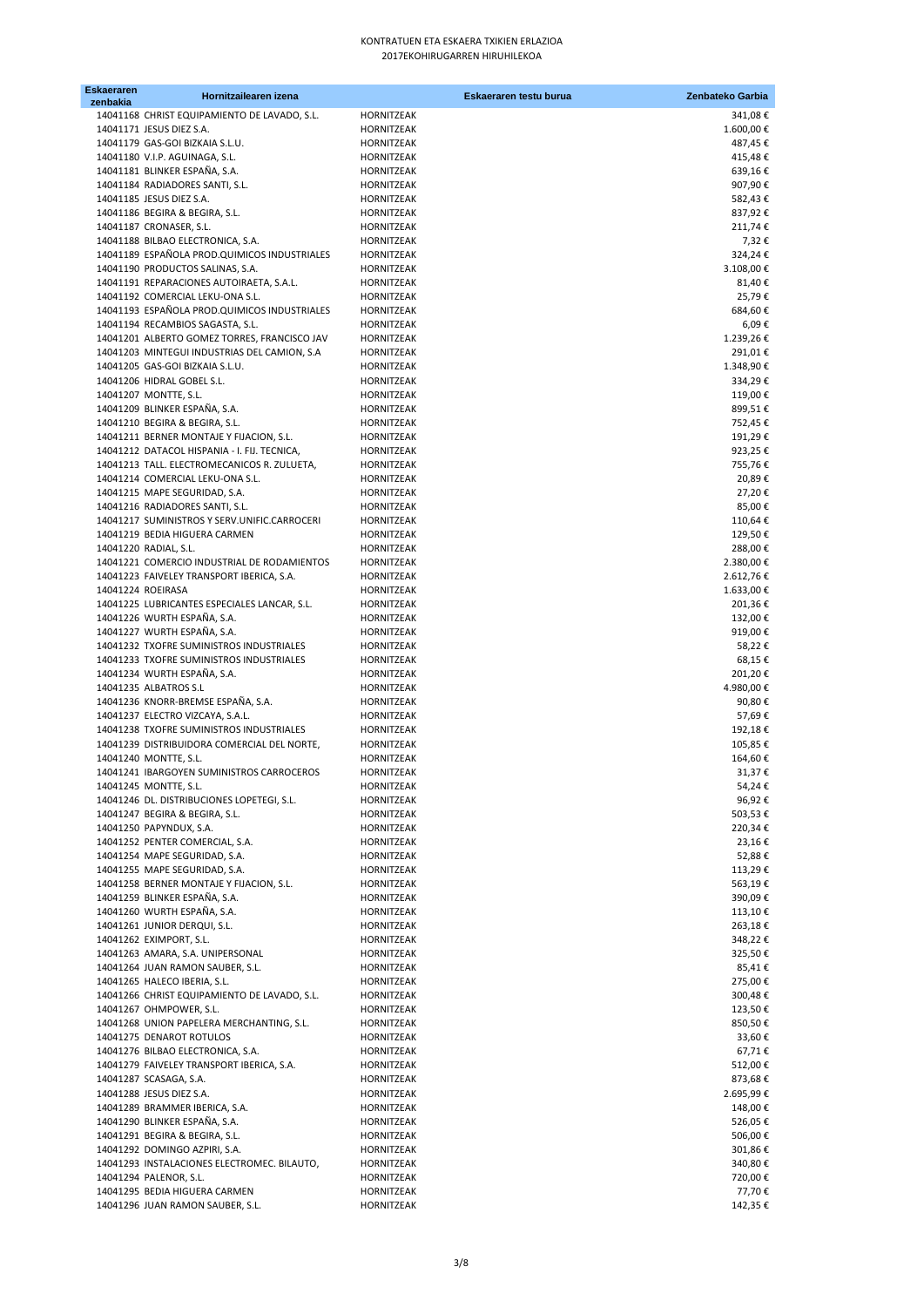| <b>Eskaeraren</b><br>zenbakia | Hornitzailearen izena                                                                    | Eskaeraren testu burua                                                                           | Zenbateko Garbia         |
|-------------------------------|------------------------------------------------------------------------------------------|--------------------------------------------------------------------------------------------------|--------------------------|
|                               | 14041297 DOMINGO AZPIRI, S.A.                                                            | HORNITZEAK                                                                                       | 85,15€                   |
|                               | 14041298 BILBAO ELECTRONICA, S.A.                                                        | HORNITZEAK                                                                                       | 6,20€                    |
|                               | 14041305 GONZALEZ PUENTE, CELSO                                                          | HORNITZEAK                                                                                       | 79,00€                   |
|                               | 14041308 BERNER MONTAJE Y FIJACION, S.L.                                                 | HORNITZEAK                                                                                       | 1.012,36€                |
|                               | 14041310 SUMINISTROS PRADA S.L.                                                          | HORNITZEAK                                                                                       | 164,00€                  |
|                               | 14041312 PAREIZO, S.L.                                                                   | HORNITZEAK                                                                                       | 900,00€                  |
|                               | 14041313 MONTTE, S.L.                                                                    | HORNITZEAK                                                                                       | 54,24€                   |
|                               | 14041314 REPUESTOS INDUSTRIALES ANSIO, S.C.                                              | HORNITZEAK                                                                                       | 96,00€                   |
|                               | 14041315 ELECTRICIDAD N. OSES, S.A.                                                      | HORNITZEAK                                                                                       | 47,60€                   |
|                               | 14041316 DENAROT ROTULOS                                                                 | <b>HORNITZEAK</b>                                                                                | 516,14€                  |
|                               | 14041317 ELECTRICIDAD N. OSES, S.A.                                                      | HORNITZEAK                                                                                       | 209,41€                  |
|                               | 14041318 RADIAL, S.L.                                                                    | HORNITZEAK                                                                                       | 2.909,70€                |
|                               | 14041319 CONTACTOS SOLICON, S.L.                                                         | HORNITZEAK                                                                                       | 1.851,20€                |
|                               | 14041320 EGUIBER SUMINISTROS INDUSTRIALES, S                                             | HORNITZEAK                                                                                       | 28,34€                   |
|                               | 14041321 AURTENETXEA, S.A.                                                               | HORNITZEAK                                                                                       | 66,71€                   |
|                               | 14041322 INDUSTRIAS METALA, S.L.                                                         | HORNITZEAK                                                                                       | 49,47€                   |
|                               | 14041323 EPIDOR, S.A.                                                                    | HORNITZEAK                                                                                       | 28,75€                   |
|                               | 14041325 MERSEN IBERICA BCN, S.A.                                                        | HORNITZEAK                                                                                       | 1.674,00€                |
| 14041326 ROEIRASA             |                                                                                          | HORNITZEAK                                                                                       | 97,50€                   |
|                               | 14041327 MAPE SEGURIDAD, S.A.                                                            | HORNITZEAK                                                                                       | 113,29€                  |
|                               | 14041328 CRESPO MENDIKOTE, J.LUIS                                                        | HORNITZEAK                                                                                       | 23,07€                   |
|                               | 14041329 JUAN JOSE MONTEJO, S.L.                                                         | HORNITZEAK                                                                                       | 172,34€                  |
|                               | 14041332 PAPYNDUX, S.A.                                                                  | HORNITZEAK                                                                                       | 279,27€                  |
|                               | 14041334 BKM HIGIENE PROFESIONAL 2006, S.L.                                              | HORNITZEAK                                                                                       | 232,10€                  |
|                               | 14041336 GAS-GOI BIZKAIA S.L.U.<br>14041337 JUAN JOSE MONTEJO, S.L.                      | HORNITZEAK                                                                                       | 756,48€                  |
|                               |                                                                                          | HORNITZEAK                                                                                       | 30,24€                   |
|                               | 14041338 UNION PAPELERA MERCHANTING, S.L.<br>14041339 TALL. ELECTROMECANICOS R. ZULUETA, | HORNITZEAK                                                                                       | 281,25€<br>253,68€       |
|                               | 14041340 PENTER COMERCIAL, S.A.                                                          | HORNITZEAK<br>HORNITZEAK                                                                         | 370,40€                  |
|                               | 14041341 HIERROS BAM, S.L.                                                               | HORNITZEAK                                                                                       | 135,00€                  |
|                               | 14041342 ARTES GRAFICAS GOYA, S.L.                                                       | HORNITZEAK                                                                                       | 245,00€                  |
|                               | 14041343 BEDIA HIGUERA CARMEN                                                            | HORNITZEAK                                                                                       | 107,25€                  |
|                               | 14041344 FERRETERIA MIKELDI, S.L.                                                        | HORNITZEAK                                                                                       | 22,47€                   |
|                               | 14041345 IFB TICKET SYSTEMS                                                              | HORNITZEAK                                                                                       | 3.732,00€                |
|                               | C12025034 INDRA SISTEMAS, S.A.                                                           | REALIZAR INSTALAC. PARA MONETICA Y SAE EN BUS 725                                                | 3.800,00€                |
| C12025035 NEXTEL, S.A.        |                                                                                          | RENOVACIÓN Y SERVICIOS GOGORARAZI(WHITEBEAR)                                                     | 13.350,00€               |
| C12025038                     | MEWA SERVICIO TEXTIL, S.L.                                                               | SUMINISTRO, MNTO. Y RECOGIDA MANTAS TALLER LEIOA                                                 | 1.872,30€                |
| C12025039                     | MEWA SERVICIO TEXTIL, S.L.                                                               | SUMINISTRO, MNTO. Y RECOGIDA TRAPOS TALLER LEIOA                                                 | 3.709,65€                |
| C12025040                     | CALDERERIA ANBOTO, S.L.                                                                  | REALIZAR LA CONSTRUCCION DE PIEZAS S/PLANO                                                       | 810,00€                  |
| C12025041                     | LUIS ANGEL ATUTXA GORRITXO                                                               | CONV INTERNA AUTOMOCION-PREPARACION 1FASE_PRACTICA                                               | 320,00€                  |
| C12025042                     | JOSE ANTONIO SUERO RABANAL                                                               | CONV INTERNA AUTOMOCION-PREPARACION 1FASE COMPLETO                                               | 2.540,00€                |
| C12025043                     | KILIKOLOR, S,.L.                                                                         | MATERIAL DE ESCRITORIO JUNIO 2017                                                                | 211,29€                  |
| C12025045                     | BIKENDI ITURGINTZA, S.L.                                                                 | REPARACIÓN TOMA DE AGUA LOCOMOTORAS VAPOR                                                        | 914,68€                  |
| C12025046                     | ARTES GRAFICAS GOYA, S.L.                                                                | PLASTIFICADO DE GRÁFICOS DE VERANO                                                               | 106,30€                  |
| C12025047                     | FUNDACION SUESKOLA GIPUZKOA                                                              | FORMACIÓN ALMACENAMIENTO PRODUCTOS QUÍMICOS ITC-10                                               | 300,00€                  |
| C12025048                     | RAFAEL ALCORTA Y ABOGADOS, S.L.                                                          | RAFAEL ALCORTA Y ABOGADOS, AUTOS 126/16                                                          | 900,00€                  |
| C12025049                     | <b>NORATEK</b>                                                                           | REPARACION PUERTA ANTIPANICO PRINCIPAL LUTXANA                                                   | 89,60€                   |
| C12025050                     | CONSTRUC. Y REF. ALDA, S.L.                                                              | REPARACION BOMBA AGUA LAVADERO BUS                                                               | 458,06€                  |
| C12025051                     | EDITORIAL MIC                                                                            | PUBLICIDAD PROGRAMAS ASTE NAGUSIA DONOSTIA                                                       | 420,00 €                 |
| C12025052                     | DEIKA, S.A.                                                                              | COLOCACIÓN RETIRADA EXPOSICIÓN INTXAU HERRERA                                                    | 770,00€                  |
| C12025053                     | ESTUDIO DOBLE BILBAO, S.L.                                                               | DISEÑO CAMPAÑA VERANO                                                                            | 2.050,00€                |
| C12025054                     | <b>EDITORIAL MIC</b>                                                                     | PUBLICIDAD PROGRAMAS ASTE NAGUSIA BILBAO                                                         | 300,00€                  |
| C12025055                     | METALURGICA MARINA, S.A.                                                                 | CONSTRUCCION SUFRIDERA PARA RUEDAS TRANVIA                                                       | 641,00€                  |
| C12025056                     | AC6 METROLOGÍA, S.L.L.                                                                   | CALIBRACION PIE DE REY 300MM. Nº.: 8S20901                                                       | 53,50€                   |
| C12025057                     | FUNDACION TECNALIA RESEARCH&INNOV                                                        | CALIBRACION MAQUINA DE ENSAYO DE MUELLES                                                         | 460,00€                  |
| C12025058                     | INICIATIVAS ORGANIZATIVAS EMPRESA                                                        | CURSO MINDFULNESS DOS PERSONAS                                                                   | 720,00€                  |
| C12025059                     | INFORMA D&B S.A.                                                                         | BONO CONSULTA EINFORMA                                                                           | 313,00€                  |
| C12025060                     | CONTACTOS SOLICON, S.L.                                                                  | RECUPERACION ELEMENTOS DE ALTA TENSION PARA UT-200                                               | 2.110,35€                |
| C12025061                     | SUMINISTROS DE IMAGEN                                                                    | ADAPTACIÓN DE ANUNCIOS                                                                           | 600,00€                  |
| C12025062                     | NAUTICA LEIOA, S.L.                                                                      | FABRICAR 15 SOPORTES MONEDERO BUSES LEIOA                                                        | 750,00€                  |
| C12025063                     | INSTALACIONES ELECTRICAS ASUA ONDIZ                                                      | REPARAR VARIAS AVERÍAS ELÉCTRICAS INSTALAC. LEIOA                                                | 449,76€                  |
| C12025064                     | ETRA NORTE, S.A.                                                                         | REPARAR GUILLOTINA Y EJE MÁQUINA EXPENDEDORA                                                     | 162,97€                  |
| C12025066                     | MADIC IBERIA, S.L.                                                                       | CAMBIAR MANGUERA SURTIDOR GASOIL COCHERA ZUMAIA                                                  | 392,31€                  |
| C12025067                     | AGENCIA VASCA DE LA INNOVACION                                                           | CUOTA ANUAL INNOBASQUE 2017                                                                      | 3.500,00€                |
| C12025068                     | MEDIOSCOM                                                                                | MODIFICACIÓN HORARIOS USANSOLO JUNIO                                                             | 350,00€                  |
| C12025069                     | QUICK, C. FOT. INTEGRAL, S.L.                                                            | MODIFICACIÓN TOTEM CAMPAÑA BIZIEUSKOTREN                                                         | 1.350,00€                |
| C12025070                     | EDICIONES IZORIA 2004, S.L.                                                              | ANUNCIO DNA AZKENA                                                                               | 1.995,00€                |
| C12025071                     | PEGAMO SUMINISTROS, S.L.                                                                 | REPARACION GATO HIDRAULICO SOS 07301Y07303 ARASO                                                 | 650,00€                  |
| C12025072                     | TALLERES MOBIBAT, S.L.                                                                   | SOPORTE CONVERTIDOR S-400 PARA REVISAR EQUIPOS                                                   | 1.062,87€                |
| C12025073                     | <b>CLEAR ONE S.L</b>                                                                     | SERVICIO DE PASARELA DE PAGOS 2017                                                               | 11.170,00€               |
| C12025074                     | NEM SOLUTIONS, ES                                                                        | REPARACION WRDR BASAURI (MEDIDOR DE PLANOS RUEDAS)                                               | 3.645,12€                |
| C12025075                     | CONSTRUCCIONES ZABALANDI, S.L.                                                           | ADECUACION CORNISA SUPERIOR TALLER LUTXANA<br>TRABAJOS FONTAN. NUEVOS MODULOS ELGOIBAR Y AZKORRI | 8.409,60€                |
| C12025076<br>C12025077        | FONTANERIA MEZGO, S.L.<br>U.T.E. ZUZENEAN                                                | EMBELLECEDORES PARA TERMINALES DE PAGO CON TARJETA                                               | 1.417,60 €<br>11.626,77€ |
| C12025079                     |                                                                                          | ADQUISIC+INSTALAC. MODULOS WC, VESTUARIO, OFICCE ELG                                             |                          |
| C12025080                     | ALQUIBALAT, S.L.<br>MONTTE, S.L.                                                         | ADQUISIC. NUEVAS TAQUILLAS VESTUARIO FEMENINO ELG.                                               | 8.376,50€<br>2.162,65€   |
| C12025081                     | SASYMA OBRAS, S.L.                                                                       | REALIZAR EL REPINTADO DE TAPAS DE TRANVIAS                                                       | 1.991,00€                |
| C12025082                     | PEGAMO SUMINISTROS, S.L.                                                                 | REVISION BOMBA HIDRAULICA.ARASO                                                                  | 175,00€                  |
| C12025084                     | COPROHI, S.L.                                                                            | SUMINISTRO DE FUNDAS ASIENTO RECAMBIO P.I.O.                                                     | 143,80€                  |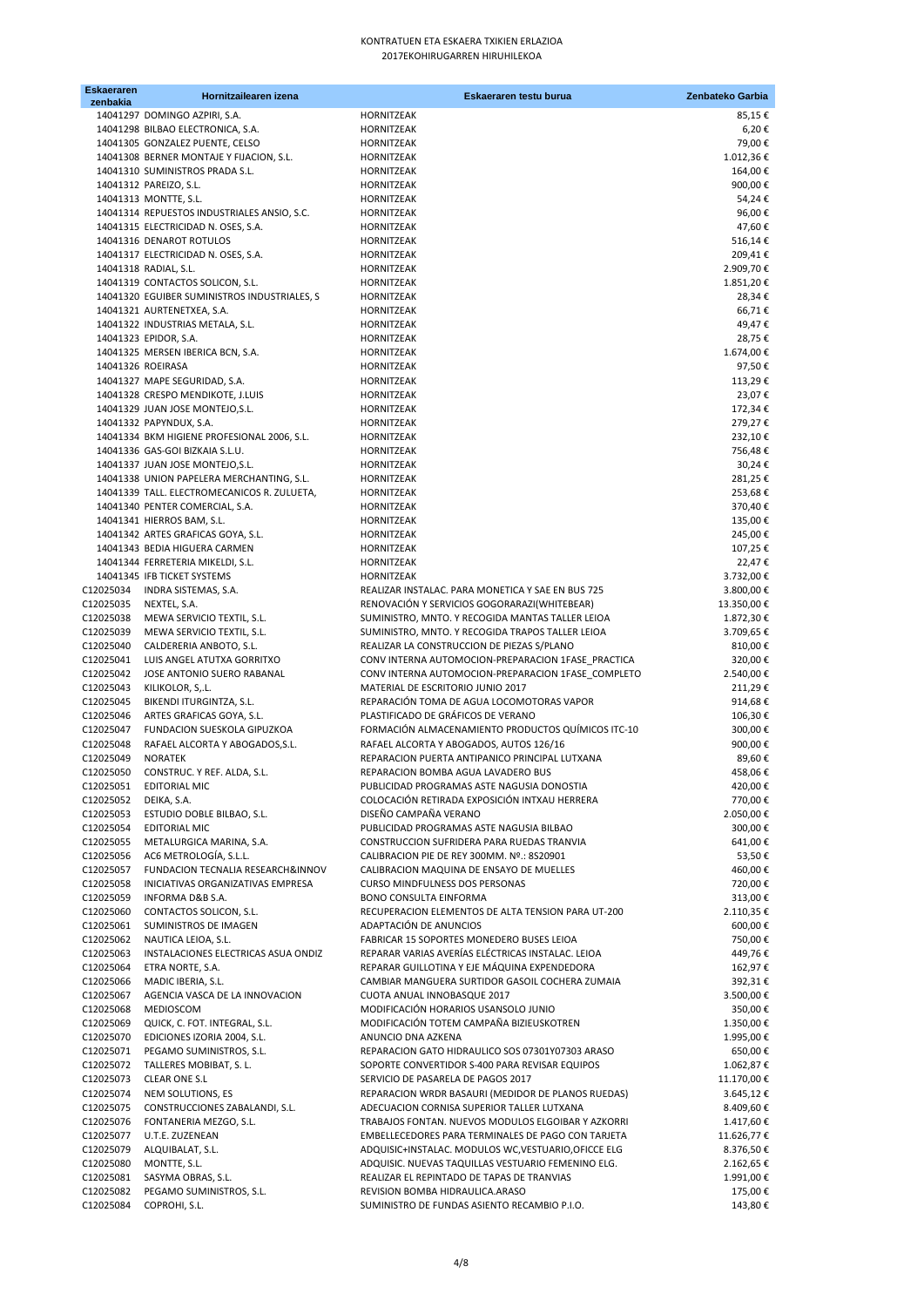| Eskaeraren<br>zenbakia | Hornitzailearen izena                                                      | Eskaeraren testu burua                                                                              | Zenbateko Garbia            |
|------------------------|----------------------------------------------------------------------------|-----------------------------------------------------------------------------------------------------|-----------------------------|
| C12025085              | GARAGE MODERNO PABLO IRIZAR, S.L.                                          | REVIS. TACOGRAFO DIGITAL AUTOBUS 826                                                                | 163,00€                     |
| C12025086              | METALURGICA MARINA, S.A.                                                   | REALIZAR LA REPARACION DE BARRA PASAMANOS                                                           | 198,00€                     |
| C12025087              | ALQUILERES MAX DURANGO, S.L.                                               | ALQUILER PLATAFORMA ELEVADORA. REPARACIONES TALLER                                                  | 387,70€                     |
| C12025088              | NEWTEK SOLIDOS, S.L.                                                       | REPARACION MANGUERAS CARGA Y ASPIRACION. ARASO                                                      | 926,82€                     |
| C12025089              | S.GALLARDO S.L.U.-MECALUX                                                  | REALIZAR LA FABRICACION Y MONTAJE DE PROTECTORES                                                    | 650,20€                     |
| C12025090<br>C12025092 | JOSE ANGEL GARCIA IRAGORRI<br>ISOTEST S.L. INSTRUMENTACION ELECTR          | TINTORERIA LAVANDERIA MIREN 2017<br>CALIBRACION EQUIPOS ELECT.LABORATORIO 2017.ARASO                | 600,00€<br>482,30€          |
| C12025093              | COMUNICACIONES Y OCIO INTERAC, S.L.                                        | CAMPAÑA BIZI EUSKOTREN, NUEVA                                                                       | 580,00€                     |
| C12025094              | AUTOREPARACIONES MALLABIENA, S.L.                                          | REPARACION FRENO FURGONETA BI-6679-BY                                                               | 84,25€                      |
| C12025095              | AUTOREPARACIONES MALLABIENA, S.L.                                          | REVISION PRE-ITV Y PASAR ITV FURGONETA 5246-BSC                                                     | 205,54€                     |
| C12025096              | SASYMA OBRAS, S.L.                                                         | REALIZAR LA REPARACION Y SANEADO DE CHAPA CAJAS                                                     | 2.680,00€                   |
| C12025097              | TALLERES MOBIBAT, S.L.                                                     | BANCADA PARA DESMONTAJE DE BOGIES 900/950                                                           | 1.230,00€                   |
| C12025098<br>C12025099 | <b>JOSU ARROYO RUIZ</b><br>SEMATEC, S.A.                                   | CICLOTURISTA BTT 2017<br>LEGALIZACIÓN ALMACENAMIENTOS PRODU. QUÍMICOS ARASO                         | 245,00€<br>2.830,00€        |
| C12025100              | ALZURI, S.A.                                                               | RECARGA LLAMADOR ALARMA ROBO                                                                        | 8,27€                       |
| C12025101              | AUTORENT, S.L.                                                             | CODIFICACIÓN LLAVES COCHES MOKA RENTING                                                             | 244,70€                     |
| C12025102              | TRANSPORTES VICUÑA, S.A.                                                   | TRANSPORTE TRANVIA 401 BILBAO A LEBARIO                                                             | 6.000,00€                   |
| C12025103              | ASOCIACION ACCION FERROVIARIA ADAF                                         | CUOTA CETREN ENERO-MAYO 2017                                                                        | 833,33€                     |
| C12025105              | ZORNOTZAKO BARNETEGIA                                                      | PROMOCIÓN DE EUSKERA JMM                                                                            | 489,00€                     |
| C12025106<br>C12025107 | AEK EUSKARAZ, KOOP.E.<br>ULIBARRI EUSKALTEGIA                              | PROMOCIÓN DE EUSKERA GLJ<br>PROMOCIÓN DE EUSKERA AGM Y ARR                                          | 435,00€<br>1.024,00€        |
| C12025108              | ZORNOTZAKO BARNETEGIA                                                      | PROMOCIÓN DE EUSKERA IRA (2017/06/05 - 2017/06/30)                                                  | 573,00€                     |
| C12025110              | BILBO ZAHARRA SOZIETATE KOOP                                               | PROMOCIÓN DE EUSKERA EGP                                                                            | 681,00€                     |
| C12025112              | LABORATORIO CALIBRACION IN SITU BUR                                        | CALIBRACIÓN ANUAL-2017 EQUIPOS TALLER ZUMAIA                                                        | 767,54€                     |
| C12025113              | TRANSPORTES VICUÑA, S.A.                                                   | TRANSPORTE DE 3 COCHES 3500 DE ARASO A PAMPLONA                                                     | 12.000,00€                  |
| C12025115              | GRAFICAS ZAMUDIO, PRINTEK, S.A.L.                                          | ELABORAC. HORARIOS DE MANO LINEAS GIP. (AGOSTO/17)                                                  | 1.199,00€                   |
| C12025116<br>C12025117 | TALLERES MECÁNICOS NOAL, S.L.<br>URTALUR, S.L.                             | REALIZAR LA FABRICACION DE COJINETES FUNICULAR<br>LIMPIEZA DE TANQUES LAVADORA BOGIES               | 17.381,33 €<br>728,75€      |
| C12025118              | INGETEAM POWER TECHNOLOGY, S.A.                                            | FIBRAS PLASTICAS PARA CONVERTIDOR COMPLETO                                                          | 320,00€                     |
| C12025119              | RAFAEL ALCORTA Y ABOGADOS, S.L.                                            | RAFAEL ALCORTA Y ABOGADOS, S.L. - HONORARIOS 2017                                                   | 6.000,00€                   |
| C12025120              | FASTON, AUDIOVISUALES Y COMUNICACIO                                        | SUMINISTRO PANELES INFORMACION LEAN T/LEBARIO                                                       | 4.858,30€                   |
| C12025121              | AEK EUSKARAZ, KOOP.E.                                                      | PROMOCIÓN DE EUSKERA JIM                                                                            | 670,00€                     |
| C12025122              | ESM INSTITUTO DE INV. Y FORM. EN S                                         | FORMACIÓN: REPORTE CONFI SUCESOS, NEAR-MISSES,                                                      | 1.800,00€                   |
| C12025123<br>C12025124 | TALLERES BENGOETXEA, S.A.<br>MONTAJES ELECTRICOS SAN IGNACIO SL            | BI 9514 BY.REP.BOMBA INYECTORA.AMORTIGUADORES.ARAS<br>INSTALACION LAVADORA VESTUARIOS LEBARIO       | 791,20€<br>1.169,55€        |
| C12025125              | PROAT, S.L.                                                                | EQUIPO DETECCION ALTA TENSION BOX CONVERTIDOR LEB.                                                  | 2.088,74€                   |
| C12025126              | MARCOS GALAN VERA                                                          | PINTADO CUARTO DE AGENTES DE ATXURI                                                                 | 942,00€                     |
| C12025127              | AGERBIDE S.L.                                                              | ELECTRICIDAD CUARTO AGENES ATXURI                                                                   | 1.092,19€                   |
| C12025128              | FONTANERIA MEZGO, S.L.                                                     | FONTANERIA CUARTO AGENTES ATXURI                                                                    | 193,92€                     |
| C12025129<br>C12025130 | PFISTERER UPRESA SAU<br>SETALDE, S. A                                      | SUM. PERTIGA DE PUESTA A TIERRA BOX CONV.LEBARIO<br>SUMINISTRO TRES MICROONDAS. COMEDOR, ARASO.     | 471,37€<br>370,27€          |
| C12025131              | <b>GONZALEZ FERNANDEZ-CORUGEDO Mª LUIS</b>                                 | COMPRA LIBRO ANTIGUA ESTACIÓN PORTUGALETE                                                           | 23,99€                      |
| C12025132              | MENDI-ONDO. J.M. AIZPURUA Y OTRO, C                                        | COMPROBAR TENSIÓN ALIMENTAC. PUERTAS COCH. ZUMAIA                                                   | 18,00€                      |
| C12025133              | <b>GABRIEL ARESTI EUSKALTEGIA</b>                                          | PROMOCIÓN DE EUSKERA Y CURSO INTENSIVO JULIO IVS                                                    | 950,00€                     |
| C12025134<br>C12025135 | LABORATORIO CALIBRACION IN SITU BUR<br>ASISTENCIA ENERGETICA ELECTRICA SLU | CALIBRACIÓN EQUIPOS TALLER LEIOA AÑO 2017<br>REALIZAR LA REPARACION ELECTRICA EN FOSO ARASO         | 768,04€<br>4.655,39€        |
| C12025136              | CONSTRUCCION Y AUX. DE FF.CC., S.A.                                        | CAF EXTRACCION IMAGENES S/OFERTA FEB 17                                                             | 998,24€                     |
| C12025137              | KILIKOLOR, S, .L.                                                          | MATERIAL DE REPROGRAFÍA                                                                             | 326,93€                     |
| C12025138              | RAFAEL ALCORTA Y ABOGADOS, S.L.                                            | RAFAEL ALCORTA Y ABOGADOS, AUTOS 324/17                                                             | 850,00€                     |
| C12025139              | RAFAEL ALCORTA Y ABOGADOS, S.L.                                            | RAFAEL ALCORTA Y ABOGADOS, AUTOS 7/2017                                                             | 1.200,00€                   |
| C12025140              | COPROHI, S.L.<br>MENDI-ONDO. J.M. AIZPURUA Y OTRO, C                       | MOBILIARIO COCINA CUARTO AGENTES ATXUR                                                              | 3.873,50€                   |
| C12025141<br>C12025142 | AUTOS ZUMAIA, S.L.                                                         | REP. PORTERO AUTOM. ENTRADA PRICIPAL COCHERA ZYA<br>REVIS. PREITV+CAMBIO ESCOBILLAS JUMPER 6934 BRT | 189,17€<br>57,20€           |
| C12025143              | TALLERES MOBIBAT, S.L.                                                     | REALIZAR EL CERRAMIENTO PROTECCION EN POLEAS FUNIC                                                  | 1.396,00€                   |
| C12025144              | CRUZA MANTENIMIENTO, S.L.                                                  | REPARAC. DE EQUIPO A.C.S. COCHERA DE ZUMAIA                                                         | 470,40€                     |
| C12025145              | DEIKA, S.A.                                                                | EXPOSICIÓN 125 ANIVERSARIO FC ROBLA                                                                 | 7.957,00€                   |
| C12025146              | SUMINISTROS DE IMAGEN                                                      | DISEÑO CAMPAÑA BIZIEUSKOTREN 2017                                                                   | 11.825,00€                  |
| C12025147<br>C12025148 | CM NORTE, S.L.U.<br>GESOR, Gest. y Org. Empresas, S.L.                     | PUBLICIDAD MARATÓN FOTOGRÁFICO<br>CONSULTORÍA ENERGÉTICA SGEN MONITORIZACIÓN                        | $6.000,00 \in$<br>8.970,96€ |
| C12025156              | MARAMARA* TALDEA                                                           | DISEÑO CAMPAÑA FIESTAS Y ADAPTACIONES                                                               | 2.320,00€                   |
| C12025157              | MIGUEL ANGEL SOBRON EXPRESS, S.L.                                          | TRANSPORTES VARIOS MES DE JUNIO                                                                     | 2.788,59€                   |
| C12025158              | AUTOREPARACIONES MALLABIENA, S.L.                                          | REP. FURGONETA TALLER 6201-GKY                                                                      | 356,75€                     |
| C12025159              | FONTANERIA MEZGO, S.L.                                                     | REP. BOMBA EN VIAS DE LAVADO DE TALLER LUTXANA                                                      | 220,64€                     |
| C12025160              | CENTRO EUROPEO DE EMPRESAS PUBLICAS                                        | CUOTA ANUAL CEEP 2017                                                                               | 2.800,00€                   |
| C12025161<br>C12025162 | AEK EUSKARAZ, KOOP.E.<br>MAIZPIDE, S.COOP.LTDA                             | PROMOCIÓN DE EUSKERA ESM<br>PROMOCIÓN DE EUSKERA CFM                                                | 249,32€<br>447,00€          |
| C12025163              | ASOCIACIÓN DEL TAXI DEL NERVION                                            | TAXI USANSOLO JUNIO 17                                                                              | 7,37€                       |
| C12025165              | URRATS EUSKALTEGIA KOOPERATIBA ELKA                                        | PROMOCIÓN DE EUSKERA DAG                                                                            | 608,00€                     |
| C12025170              | MINTEGUI INDUSTRIAS DEL CAMION, S.A                                        | PREPARACIÓN ESTACIÓN E.A.SY. Y DIAGNOSIS SIST. EDC                                                  | 433,02€                     |
| C12025171              | MONTAJES ELECTRICOS SAN IGNACIO SL                                         | DETECTA MAL TENSION CANERARIA.T.ARASO                                                               | 99,52€                      |
| C12025172<br>C12025173 | INICIATIVAS DE COMUNICACION SOCIAL,<br>ETRA NORTE, S.A.                    | CAMPAÑA PUBLICITARIA ASTE NAGUSIA TELE 7<br>DESMONTAJE BUSES 637 Y 638 (SAE+BILLETAJE+SIO)          | 2.479,34 €<br>554,00€       |
| C12025174              | SHERLOCS TECHNIKSHOP                                                       | SUMINISTRO C.I. MM74107N PARA LABORATORIO                                                           | 12,40€                      |
| C12025175              | AEK EUSKARAZ, KOOP.E.                                                      | PROMOCIÓN DE EUSKERA AGC                                                                            | 595,00€                     |
| C12025176              | EDICIONES IZORIA 2004, S.L.                                                | PUBLICIDAD DNA BLUSAS                                                                               | 1.950,00€                   |
| C12025177              | EDICIONES IZORIA 2004, S.L.                                                | ANUNCIO DNA BLANCA                                                                                  | 2.150,00€                   |
| C12025178              | LAZO IMPRESORES, S.L.<br>ASOCIACIÓN DEL TAXI DEL NERVION                   | SUMINISTRO 15000 BILLETES TREN DE VAPOR                                                             | 1.596,80€                   |
| C12025179<br>C12025180 | ELEKA INGENIARITZA LINGUISTIKOA SL                                         | TAXI USANSOLO JULIO 2017<br>CURSO DE EUSKERA (WORDFAST)                                             | 25,06€<br>375,00€           |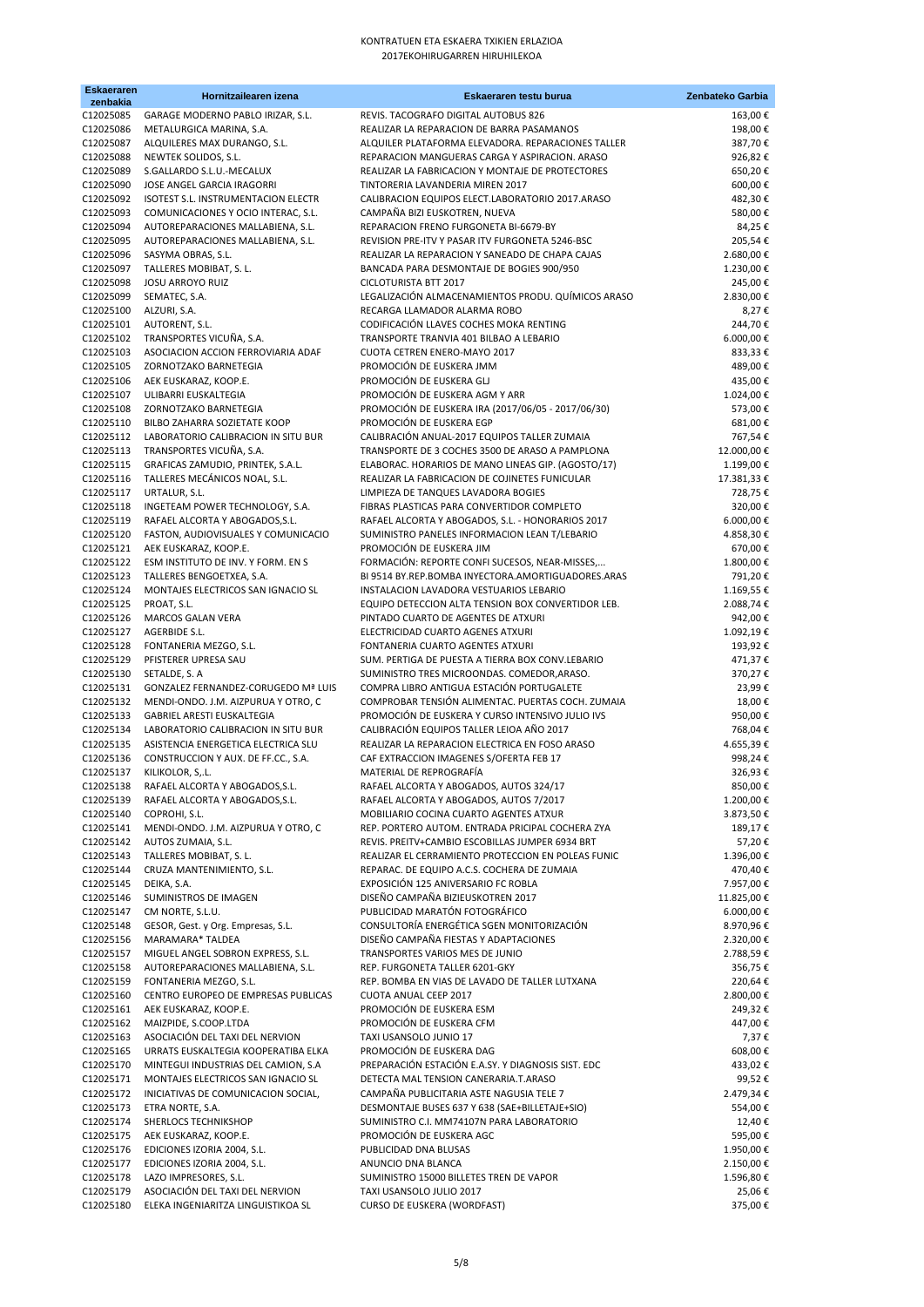| <b>Eskaeraren</b><br>zenbakia | Hornitzailearen izena                                                      | Eskaeraren testu burua                                                                     | Zenbateko Garbia       |
|-------------------------------|----------------------------------------------------------------------------|--------------------------------------------------------------------------------------------|------------------------|
| C12025181                     | AUTOREPARACIONES MALLABIENA, S.L.                                          | REP. FURGONETA TALLER 5246-BSC                                                             | 205,54€                |
| C12025182                     | AUTOREPARACIONES MALLABIENA, S.L.                                          | REP. FURGONETA TALLER BI-6679-BY                                                           | 84,25€                 |
| C12025183                     | ALZURI, S.A.                                                               | RECARGA LLAMADOR ALARMA ROBO                                                               | 8,27€                  |
| C12025184<br>C12025185        | ARTEAGA ELKANO MIKEL<br>CERRAJERIA SOMERA, S.L.                            | MUEBLES PARA MEATS DE HENDAIA<br>APERTURA CAJA FUERTE BAB                                  | 520,00€<br>209,80€     |
| C12025186                     | DEIKA, S.A.                                                                | COLOCAC HORARIOS MARQUESINAS LINEAS GIP. AGOSTO/17                                         | 597,00€                |
| C12025187                     | EREA REFORMAS 2004 S.L.                                                    | REPARAR FOSO INSTALACIONES DE LEIOA                                                        | 2.275,00€              |
| C12025188                     | ETRA NORTE, S.A.                                                           | SUMINISTRO E INSTALACIÓN ELEMENTOS BUSES NUEVOS                                            | 5.620,00€              |
| C12025189                     | GARAGE MODERNO PABLO IRIZAR, S.L.                                          | SUMINISTRO/MONTAJE TACOGRAFO DIGITAL BUS 66                                                | 1.495,36€              |
| C12025190                     | LBR INTERNATIONAL STRATEGIES, S.L.                                         | INFORME PROYECTO TERMINAL INTERMODAL JUNDIZ                                                | 18.000,00€             |
| C12025191<br>C12025192        | DEIKA, S.A.<br>LOIGAR KONPONKETAK, S.L.                                    | SUNINISTRO Y COLOCACIÓN DE CORCHO PARA DIBUJOS INF<br>REPARACIÓN EMBRAGUE LAND ROVER MUSEO | 295,00€<br>133,59€     |
| C12025193                     | CM NORTE, S.L.U.                                                           | ANUNCIO CORREO ÁREA FINANCIERA                                                             | 495,00€                |
| C12025194                     | ZORNOTZAKO BARNETEGIA                                                      | PROMOCIÓN DE EUSKERA IRA                                                                   | 1.389,00€              |
| C12025195                     | ZORNOTZAKO BARNETEGIA                                                      | PROMOCIÓN DE EUSKERA JPR                                                                   | 395,00€                |
| C12025196                     | IRU PUERTAS Y AUTOMATISMOS                                                 | REPARAR PORTON PLELEVA COCHERA ELGOIBAR                                                    | 90,00€                 |
| C12025197                     | LANDETA BURDINLANAK, S.A.L.                                                | SUMINISTRO PARRILLAS LOCOMOTORA ZUGASTIETA                                                 | 450,00€                |
| C12025198<br>C12025199        | TYPO 90, S.L.<br>TYPO 90, S.L.                                             | CARTELERIA ESTACION AUTOBUSES<br>SUPLEMENTO DIARIO VASCO LURRALDEBUS JUNIO                 | 4.325,79€<br>6.519,63€ |
| C12025200                     | VOLVO TRUCK CENTER, S.L.                                                   | REPARAR SISTEMA UREA AUTOBÚS 663                                                           | 1.886,53€              |
| C12025201                     | DEIKA, S.A.                                                                | DISEÑO Y SUMINISTRO ROLL UP PUBLICIDAD MUSEO                                               | 390,00€                |
| C12025203                     | TAPICERIA PARA AUTOCARES S.L.                                              | REP. DE ASIENTOS VARIOS DE UT                                                              | 1.299,89€              |
| C12025204                     | JUAN JOSE MONTEJO, S.L.                                                    | REALIZAR LLAVES PARA CONDUCTORES USANSOLO Y LEIOA                                          | 209,00€                |
| C12025205                     | GRAFICAS ZAMUDIO, PRINTEK, S.A.L.                                          | REALIZAR FOLLETOS HORARIOS BUS UROLA Y DEBABARRENA                                         | 1.819,00€              |
| C12025206<br>C12025207        | RUIZ-BILBAO S.L.<br>EIZALAR, S.L. IMPERMEABILIZACIONES                     | REPARACIÓN MONITOR PIO<br>SOLDAR PLETINAS EN GUIAS PUENTE LAVADO AUTOB. ZYA.               | 385,00€<br>1.550,50€   |
| C12025209                     | PEGAMO INDUSTRIAL DIVISION, S.L.                                           | REPARACION DE GIRABOGIES VIA 13                                                            | 615,00€                |
| C12025210                     | FONTANERIA MEZGO, S.L.                                                     | SUSTITUIR MAMPARA DUCHA ASEOS TALLER ZUMAIA                                                | 602,67€                |
| C12025211                     | PAXKUAL                                                                    | SEGUNDA BATERÍA BUS 1884                                                                   | 422,02€                |
| C12025212                     | DAFO SPAIN, S.L.                                                           | REVISIÓN SISTEMA DE EXTINCIÓN DAFO LEIOA 2017                                              | 4.482,20€              |
| C12025213                     | KAPSCH TRAFFICCOM ARCE SISTEMAS, S.                                        | CARGA PROGR/INSERC DATOS NUEVOS CUADROS INVIERN/17                                         | 3.519,46€              |
| C12025214<br>C12025215        | KAPSCH TRAFFICCOM ARCE SISTEMAS, S.<br>JESUS DIEZ S.A.                     | CARGA PROGRAM/INSERC DATOS NUEVOS CUADROS AGOST/17<br>REPARAR CAJA CAMBIOS AUTOBUS 472     | 3.519,46€              |
| C12025216                     | MIGUEL ANGEL SOBRON EXPRESS, S.L.                                          | TRANSPORTES VARIOS MES DE JULIO                                                            | 5.241,81€<br>1.798,47€ |
| C12025217                     | JUAN MATEO ZABALA EUSKALTEGIA                                              | PROMOCIÓN DE EUSKERA JSM                                                                   | 689,00€                |
| C12025218                     | SUBITO COMUNICACIONES, S.L.                                                | DISEÑO ANUNCIO BERTSOZALE Y ADAPTACIÓN                                                     | 1.400,00€              |
| C12025219                     | SUBITO COMUNICACIONES, S.L.                                                | DISEÑO BANNER BIZIEUSKOTREN                                                                | 300,00€                |
| C12025221                     | KILIKOLOR, S,.L.                                                           | MATERIAL DE ESCRITORIO AGOSTO 2017                                                         | 24,32€                 |
| C12025222<br>C12025223        | JUAN MATEO ZABALA EUSKALTEGIA<br>FIELATO GASTRONOMICO, S.L.                | PROMOCIÓN DE EUSKERA JOG<br>CATERING REUNIONES TECNICAS UIC                                | 445,00€<br>1.437,92€   |
| C12025224                     | IBERMATICA, S.A.                                                           | SUMINISTRO LÁPIZ ÓPTICO Y PISTOLA ÓPTICA                                                   | 211,45€                |
| C12025225                     | AIRTALDE S.L.                                                              | MANTº. MAQUINA LAVAPIEZAS AUTOMATICA TALLER ZUMAIA                                         | 135,00€                |
| C12025226                     | KREA COMUNICACIÓN, S.L.                                                    | DISEÑO ANUNCIO ZINEMALDIA                                                                  | 440,00€                |
| C12025227                     | KREA COMUNICACIÓN, S.L.                                                    | DISEÑO ANUNCIO REGATAS LA CONCHA                                                           | 440,00€                |
| C12025228<br>C12025229        | SCHNEIDER ELECTRIC IT SPAIN S.L.                                           | MANT. ANUAL 2017-18 SAI CPD ATXURI (GALAXY PW60)                                           | 999,00€                |
| C12025230                     | CM NORTE, S.L.U.<br>CM NORTE, S.L.U.                                       | ANUNCIO EL CORREO ASTE NAGUSIA<br>ANUNCIO CORREO LA BLANCA                                 | 2.500,00€<br>2.500,00€ |
| C12025231                     | TECN. DE LA ELECTRONICA, S.A.L.                                            | REALIZAR TRABAJO ELECTRICOS EN FUNICULAR                                                   | 1.180,28€              |
| C12025232                     | U.T.E. ZUZENEAN                                                            | REPARACIÓN DAÑOS NUEVA PMR ELGOIBAR                                                        | 788,25 €               |
| C12025233                     | U.T.E. ZUZENEAN                                                            | VANDALISMOS FFCC JUNIO 2017                                                                | 1.488,79€              |
| C12025234                     | U.T.E. ZUZENEAN                                                            | RETIRADA MEAT ARROA                                                                        | 1.931,32€              |
| C12025235<br>C12025236        | CARLOS MOLINOS LOZANO<br>REPARACIONES AUTOIRAETA, S.A.L.                   | TOMAS CLORACION ZUMAIA Y ELGOIBAR<br>SUST. INYECTORES, CAMBIAR SILENTBLOCS+ROTULAS A66     | 334,58€<br>5.039,36€   |
| C12025237                     | CMGIPUZKOA, S.L.                                                           | ANUNCIO DV SEMANA GRANDE                                                                   | 3.150,00€              |
| C12025238                     | COMPRESSOR PRODUCTS INT. LTD.LTD                                           | REP. VALVULAS DE COMPRESOR PRINCIPAL UT-200                                                | 1.693,44 €             |
| C12025239                     | IRU PUERTAS Y AUTOMATISMOS                                                 | REPARAR PORTON PLELEVA BLOQUEADO COCH. ELGOIBAR                                            | 250,00€                |
| C12025240                     | EDITORIAL IPARRAGUIRRE, S.A.                                               | ANUNCIOS DEIA 2017                                                                         | 12.000,00€             |
| C12025241                     | CONSTRUCCION Y AUX. DE FF.CC., S.A.                                        | CAF EXTRACCION IMAGENES S/OFERTA ABRIL 17<br>EXTRACCIÓN DE IMGENES 1º TRIMESTRE 2017       | 1.174,40€              |
| C12025242<br>C12025243        | CONSTRUCCION Y AUX. DE FF.CC., S.A.<br>CONSTRUCCION Y AUX. DE FF.CC., S.A. | CAF EXTRACCION IMAGENES S/OFERTA MARZO 17                                                  | 816,20€<br>1.056,96€   |
| C12025244                     | INDRA SISTEMAS, S.A.                                                       | BOLSA DE HORAS SIIS-CUN                                                                    | 17.500,00 €            |
| C12025245                     | SCHNEIDER ELECTRIC IT SPAIN S.L.                                           | MANT. 2017-18 SAI SISTEMAS ATXURI (GALAXY 300)                                             | 950,00€                |
| C12025246                     | La Alhóndiga Centro de Ocio y Cultu                                        | ALQUILER DE SALA PARA REUNIONES UIC                                                        | 1.402,80€              |
| C12025247                     | INSTALACIONES ELECTRICAS ERANDIO, S                                        | MONTAJE INTERRUPTOR PRINCIPAL TORNO                                                        | 1.085,53€              |
| C12025249<br>C12025250        | TECN. DE LA ELECTRONICA, S.A.L.<br>CERVIC, S.A.                            | REP. ALUMBRADO EXTERIOR DE COCHERAS DE LUTXANA<br>PAPELERA NIZA PARA RESIDUOS              | 595,00€<br>184,70€     |
| C12025251                     | MANUTENCION VICINAY, S.A.                                                  | REPARACION DE PUENTE GRUA                                                                  | 228,00€                |
| C12025252                     | REPARACIONES AUTOIRAETA, S.A.L.                                            | CAMBIAR VALVULA ADMISION AUTOBUS 63                                                        | 535,47€                |
| C12025253                     | MONTAJES ELECTRICOS SAN IGNACIO SL                                         | SUST. TRANSFORMADOR CUADRO BATERIA CONDENSAD. ZYA                                          | 271,82€                |
| C12025254                     | GARAGE MODERNO PABLO IRIZAR, S.L.                                          | REVIS. TACOGRAFOS DIGITALES AUTOB. 831 Y 725                                               | 592,00€                |
| C12025255                     | RADIADORES SANTI, S.L.                                                     | REPARAR CONDENSADOR TECHO AUTOB. 463                                                       | 350,00€                |
| C12025256<br>C12025257        | GARAGE MODERNO PABLO IRIZAR, S.L.<br>BARCELONA RECERCA I TECNOLOGIA        | REVIS. TACOGRAFO ANALOGICO AUTOB. 811<br>REP. DE TARJETAS DE CONVERTIDOR AUXILIAR S-200    | 97,00€<br>340,00€      |
| C12025258                     | TECN. DE LA ELECTRONICA, S.A.L.                                            | TRABAJOS ELECTRICOS EN COCHES DE FUNICULAR REINETA                                         | 627,55€                |
| C12025259                     | AUTOREPARACIONES MALLABIENA, S.L.                                          | REP. FURGONETA TALLER BI-6679-BY                                                           | 385,75€                |
| C12025260                     | AEK EUSKARAZ, KOOP.E.                                                      | PROMOCIÓN DE EUSKERA JIPM                                                                  | 356,00€                |
| C12025261                     | MIGUEL ANGEL SOBRON EXPRESS, S.L.                                          | TRANSPORTES VARIOS MES DE AGOSTO                                                           | 873,45€                |
| C12025262<br>C12025263        | CODEAM, S.L.<br>APLICACIONES ELECTRICAS IZARAK, S.L                        | PRUEBAS DE PRESION HIDROSTATICA TIPO C<br>CAMBIAR TERMICO EN CUADRO DE ENCHUFES            | 685,00€<br>147,02€     |
|                               |                                                                            |                                                                                            |                        |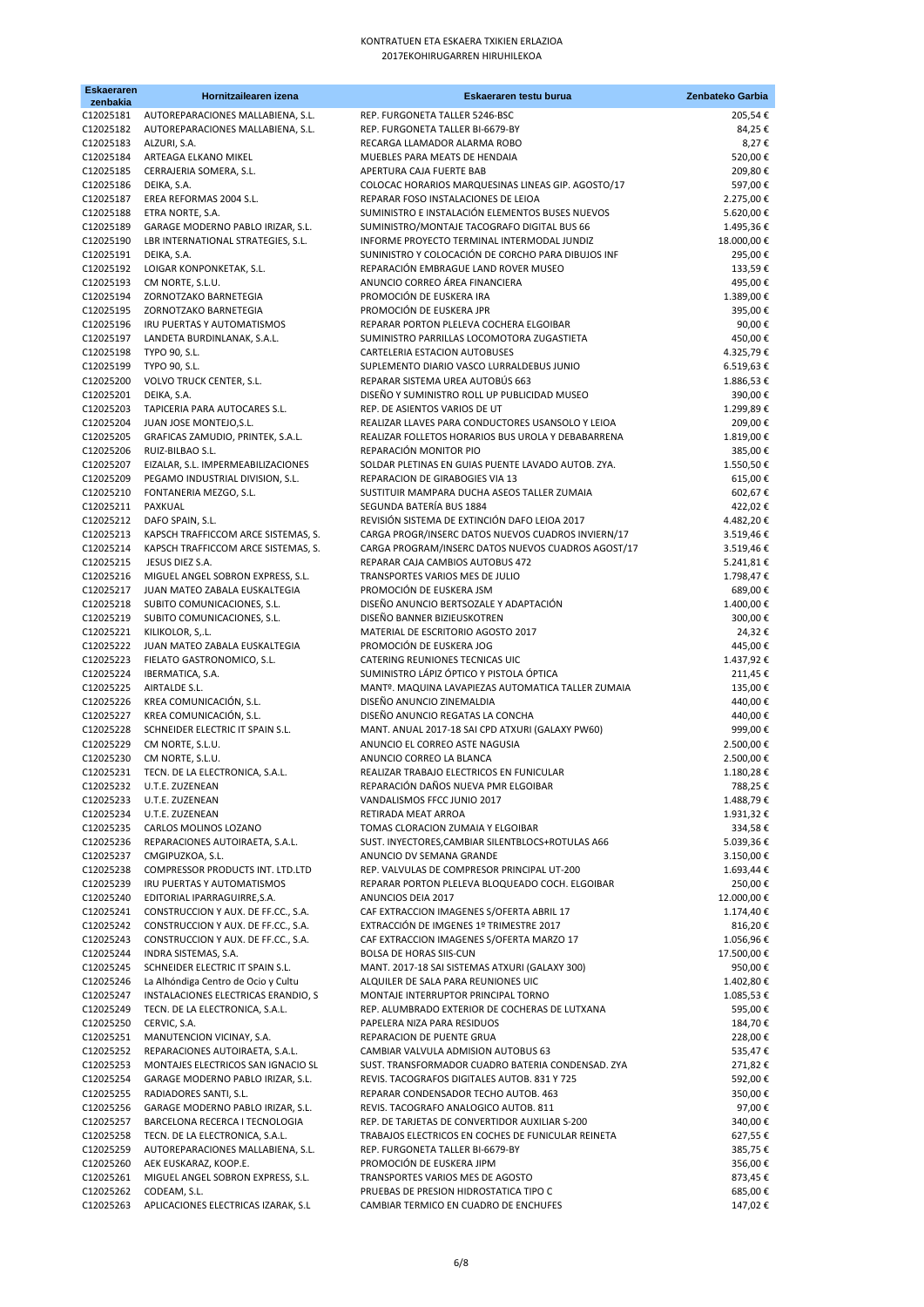| <b>Eskaeraren</b><br>zenbakia | Hornitzailearen izena                                                  | Eskaeraren testu burua                                                                                   | Zenbateko Garbia       |
|-------------------------------|------------------------------------------------------------------------|----------------------------------------------------------------------------------------------------------|------------------------|
| C12025265                     | ALDAPA IÑAKI ALLIKA BAHAMONDE                                          | IMPRESIÓN PROGRAMAS MANO                                                                                 | 1.088,00 €             |
| C12025266                     | <b>GRUPO VERSIA</b>                                                    | SOBRECOSTE RELOJ PRESENCIA OAC ZAZPIKALEAK                                                               | 489,51€                |
| C12025267                     | AUTOS ZUMAIA, S.L.                                                     | REVISION DE 10.000 KMTS FURG. JUMPER 6934 BRT                                                            | 272,47€                |
| C12025268                     | CODEAM, S.L.<br>GARAGE MODERNO PABLO IRIZAR, S.L.                      | PRUEBAS DE PRESION HIDROSTATICA TIPO C GKA.<br>REV. SISTEMA ADBLUE Y SUST. FILTRO PARTICULAS A712        | 510,00€                |
| C12025269<br>C12025270        | GARAGE MODERNO PABLO IRIZAR, S.L.                                      | SUST. CAMISAS INYECTOR+SENSOR PRESION AUTOB. 494                                                         | 1.218,42€<br>1.538,50€ |
| C12025271                     | GARAGE MODERNO PABLO IRIZAR, S.L.                                      | SUST. CAMISAS INYECTOR+JUNTAS COLECTOR ESCAPE A495                                                       | 2.275,72€              |
| C12025272                     | REPARACIONES AUTOIRAETA, S.A.L.                                        | REPARAR GRUPO AUTOBUS 66                                                                                 | 1.297,92€              |
| C12025273                     | JUAN ANTONIO LANDABEREA UNZUETA                                        | HONORARIOS LANDABEREA 17                                                                                 | 5.000,00€              |
| C12025274                     | U.T.E. ZUZENEAN                                                        | SUMINISTRO REPUESTOS BILLETEROS BNR                                                                      | 9.470,86€              |
| C12025275<br>C12025276        | JESUS DIEZ S.A.<br>DAFO SPAIN, S.L.                                    | REPARAR CAJA CAMBIOS AUTOMATICA AUTOB. 823<br>REVIS. ANUAL SISTEMA EXTINC. INCENDIOS DAFO ZYA/17         | 4.425,10€<br>3.668,90€ |
| C12025277                     | GARAGE MODERNO PABLO IRIZAR, S.L.                                      | CAMBIAR AFORADOR GASOIL+REV. TACOGR. DIGITAL A912                                                        | 823,56€                |
| C12025278                     | FOJANSA MANTENIMIENTO, S.L.                                            | SUSTITUCION MANGUITO Y BOMBA ACS.ARASO                                                                   | 881,98€                |
| C12025279                     | ETRA NORTE, S.A.                                                       | MONTAJE CUBE+VALIDADORA BUSES 671-668                                                                    | 991,78€                |
| C12025280                     | FONTANERIA MEZGO, S.L.                                                 | FUGA DE TERMO Y OTRAS REPARACIONES<br>PROMOCIÓN DE EUSKERA IRA                                           | 704,80€                |
| C12025281<br>C12025282        | ZORNOTZAKO BARNETEGIA<br>MONTAJES ELECTRICOS SAN IGNACIO SL            | REP. SECAMANOS WC CABALLEROS OFICINA PLANTA BAJA                                                         | 463,00€<br>395,87€     |
| C12025283                     | ZORNOTZAKO BARNETEGIA                                                  | PROMOCIÓN DE EUSKERA JSM                                                                                 | 394,00€                |
| C12025284                     | CODEAM, S.L.                                                           | OCA CALDERIN DE RESERVA EXUTORIOS LEBARIO                                                                | 510,00€                |
| C12025285                     | GARAGE MODERNO PABLO IRIZAR, S.L.                                      | SUST. MANGUERAS CIRCUITO REFRIGERACION AUTOB. 494                                                        | 550,29€                |
| C12025286                     | GARAGE MODERNO PABLO IRIZAR, S.L.                                      | REPARAR INSTALACION ADBLUE AUTOB. 487                                                                    | 176,75€<br>163,00€     |
| C12025287<br>C12025288        | GARAGE MODERNO PABLO IRIZAR, S.L.<br>OLAONDO, S.A.                     | REVIS. TACOGRAFO DIGITAL AUTOB. 462<br>CAMB. FILTRO COMBUSTIB. POR AVERIA EN SISTEMA A921                | 165,83€                |
| C12025289                     | BIKENDI ITURGINTZA, S.L.                                               | <b>REPARAR TIRADOR WC</b>                                                                                | 45,40€                 |
| C12025290                     | METALURGICA MARINA, S.A.                                               | MECANIZADO DE PIVOTES DE UT-200                                                                          | 1.112,00€              |
| C12025291                     | APLICACIONES ELECTRICAS IZARAK, S.L                                    | REPARACION DE ALUMBRADO DE PLANTA                                                                        | 7.526,19€              |
| C12025292                     | CONSTRUCCION Y AUX. DE FF.CC., S.A.                                    | IMPUESTO DE GASES FLUORADOS 2º CUATRIMESTRE 2017                                                         | 1.560,00€              |
| C12025294<br>C12025295        | CARLOS MOLINOS LOZANO<br>CAMPO Y OCHANDIANO, S.L.                      | COLOCAR GRIFO AGUA CALIENTE BAÑO Y PLETINA.ARASO<br>CAMPO & OCHANDIANO, PROCESO SELECCIÓN CONTROLLER     | 801,40€<br>3.500,00 €  |
| C12025296                     | RAFAEL ALCORTA Y ABOGADOS, S.L.                                        | RAFAEL ALCORTA Y ABOGADOS, PIEZA EJECUCIÓN 22/17                                                         | 500,00€                |
| C12025297                     | CARLOS MOLINOS LOZANO                                                  | LIMPIEZA CANALONES TEJADO COCHERAS ARASO.                                                                | 1.130,00 €             |
| C12025298                     | TECUNI MONTAJES ELECTRICOS, S.A.                                       | LIMPIEZA DESPOSITO GRUPO ELECTROGENO LEBARIO                                                             | 1.294,41€              |
| C12025299                     | GARAGE MODERNO PABLO IRIZAR, S.L.                                      | REP INSTALAC. ADBLUE A712+CAMBIAR RODAM. BUJE A823                                                       | 1.177,16€              |
| C12025300<br>C12025301        | REPARACIONES AUTOIRAETA, S.A.L.<br>INSTALACIONES ELECTRICAS ASUA ONDIZ | CAMBIAR SENSOR PRESION ACEITE AUTOBUS 66<br>REPARACIÓN ELÉCTRICA EN CUADROS COMPRESORES Y ELEV           | 65,39€                 |
| C12025302                     | ETRA NORTE, S.A.                                                       | CAMBIAR CARCASA SUPERIOR CUBE                                                                            | 494,10€<br>127,77€     |
| C12025303                     | ALBERTO GOMEZ TORRES, FRANCISCO JAV                                    | REVISAR A/A, CAMBIAR EVAPORADOR Y CARGAR GAS                                                             | 888,12€                |
| C12025304                     | VOLVO TRUCK CENTER, S.L.                                               | PROGRAMAR UNIDAD MANDO ADBLUE                                                                            | 55,30€                 |
| C12025305                     | PKF ATTEST ITC, S.L.                                                   | CONV.INTERNA- JEFE-A TALLER:2F-PSICO Y 3F-ENTREVIS                                                       | 1.070,00€              |
| C12025306                     | PKF ATTEST ITC, S.L.                                                   | CONV.INTERNAS 10 Y 11: 2ªFASE(PSICO+ENTREVISTA)<br>INSPECCIÓN Y REVISIÓN LÍNEA DE VIDA TALLER LEIOA      | 1.820,00€              |
| C12025307<br>C12025310        | SPANSET, S.A.<br><b>FUNDACION TEKNIKER</b>                             | SUMINISTRO BOMBA VAMPIRO                                                                                 | 1.271,13€<br>53,20€    |
| C12025312                     | AEFOL EXPOELEARNING, S.L.                                              | CURSO MOODLE PARTY Y YOUTUBE APLICADO AL ELEARNING                                                       | 756,50€                |
| C12025313                     | REPARACIONES AUTOIRAETA, S.A.L.                                        | REP. FUGA GASOIL, FALLO EDC Y LIMPIAR INYECT. A62                                                        | 201,09€                |
| C12025314                     | IÑAKI LERTXUNDI LIZARRALDE                                             | PUBLICIDAD GIPUZKOAGAUR                                                                                  | 180,00€                |
| C12025315<br>C12025316        | COMERCIAL GOVAL, S.L.U.<br>CARLOS MOLINOS LOZANO                       | MNTO.AÑO2017 BATERIA DE CONDESADORES BCC FUNICULAR<br>MODIFICAR TOMAS DE AGUA Y DESATASCAR INODORO.ARASO | 145,00€<br>440,00€     |
| C12025317                     | ALQUILERES MAX DURANGO, S.L.                                           | ALQUILER PLATAFORMA DE TIJERA                                                                            | 155,93 €               |
| C12025318                     | METALURGICA MARINA, S.A.                                               | CHAPAS PARA TAPA PUPITRE FUNICULAR                                                                       | 58,00€                 |
| C12025319                     | TAPICERIA PARA AUTOCARES S.L.                                          | REPARACION DE ASIENTOS UT-200                                                                            | 575,50€                |
| C12025320                     | PEGAMO INDUSTRIAL DIVISION, S.L.                                       | ASISTENCIA TECNICA GATOS ARASO                                                                           | 780,00€                |
| C12025321                     | U.T.E. ZUZENEAN                                                        | VANDALISMOS FFCC JULIO 2017<br>ALQUILER 4 COCHES RESIDENCIAS ZUMAIA Y LEIOA                              | 708,89€                |
| C12025323                     | C12025322 AUTORENT, S.L.<br>JOSERRA PRODUCCIONES, S.L.                 | PRODUCCIÓN VÍDEO ACT                                                                                     | 7.203,80€<br>1.500,00€ |
| C12025324                     | URRATS EUSKALTEGIA KOOPERATIBA ELKA                                    | PROMOCIÓN DE EUSKERA IAL                                                                                 | 120,00€                |
| C12025325                     | TYPO 90, S.L.                                                          | REAPRTO PAÑUELOS SEMANA GRANDE DONOSTIA                                                                  | 380,80€                |
| C12025326                     | COMPOFILM PREIMPRESION, S.L.                                           | MAQUETAC. HORARIOS DE MANO GIPUZKOA INVIERNO/2017                                                        | 250,00€                |
| C12025327<br>C12025328        | DEIKA, S.A.<br>J.M. VIGIOLA, S.A.                                      | COLOCAC. HORARIOS MARQUESINAS LINEAS GIP. NEGUA/17<br>SERVICIO BILBAO-BERGARA                            | 597,00 €<br>350,00€    |
| C12025329                     | COMPOFILM PREIMPRESION, S.L.                                           | MAQUETAC. HOARIOS DE MANO GIPUZKOA AGOSTO/2017                                                           | 400,00€                |
| C12025330                     | MINTEGUI INDUSTRIAS DEL CAMION, S.A                                    | SUSTITUIR MANGUITO TURBO Y ELECTROVÁLVULA MODULADO                                                       | 596,03€                |
| C12025331                     | MADIC IBERIA, S.L.                                                     | REVISAR SURTIDORES GASOIL ZUMAIA-(BOMBA2)Y LEBARIO                                                       | 530,50€                |
| C12025332                     | REPARACIONES AUTOIRAETA, S.A.L.                                        | REP. FUGA ACEITE+CAMBIAR ROTULA TRAPECIO AUTOB. 66                                                       | 215,78€                |
| C12025333<br>C12025334        | BILBAO ELECTRONICA, S.A.                                               | SUMINISTRO INTERRUPTOR DE SEGURIDAD PARA ESMERIL<br>REPARACIÓN SUELO ENTRADA DEL MONTACARGAS             | 209,75€<br>1.715,00€   |
| C12025335                     | TALLERES MOBIBAT, S.L.<br>MEDIOSCOM                                    | DISEÑO PEGATINAS TARJETAS PARA MEAT                                                                      | 250,00€                |
| C12025336                     | MEDIOSCOM                                                              | MODIFICACIONES EN CARTELES                                                                               | 1.225,00€              |
| C12025337                     | TYPO 90, S.L.                                                          | ACTUALIZACION INFORMACION EN LINEAS.CARTELERIA                                                           | 2.649,12€              |
| C12025338                     | PEGAMO SUMINISTROS, S.L.                                               | REVISIÓN Y REPARACIÓN COMPRESOR TALLER LEIOA                                                             | 2.997,20€              |
| C12025339<br>C12025340        | INSTALACIONES ELECTROMEC. BILAUTO,<br>FOTO MORANTE, S.L.               | REVISAR RECUPERADOR AGUA Y REPARAR DISCO IMPULSOS<br>ADQUISICIÓN DE CÁMARAS FOTOGRAFICAS PARA GRAFITIS   | 606,00€<br>426,44 €    |
| C12025341                     | CONTACTOS SOLICON, S.L.                                                | RECUPERACION DE CONTACTOS DE ALTA TENSION UT-200                                                         | 1.631,73€              |
| C12025343                     | PRINTHAUS, S.L.                                                        | GUÍAS DE PREVENCIÓN DE VIOLENCIA EXTERNA                                                                 | 533,75€                |
| C12025344                     | AFA BIZKAIA                                                            | FORMAC DETEC/MANEJO PERSONAS DEMENCIADAS G3TREN17                                                        | 240,00 €               |
| C12025345                     | ASOCIACION AFAARABA                                                    | FORMAC DETEC/MANEJO PERSONAS DEMENCIADAS G1TRAN17                                                        | 225,00€                |
| C12025346<br>C12025347        | KILIKOLOR, S, L.<br>BILBO-GRAF, S.L.                                   | MATERIAL DE ESCRITORIO SEPTIEMBRE 2017<br>IMPRESIÓN CALENDARIOS                                          | 19,63 €<br>933,88€     |
| C12025348                     | RUIZ LOBATO XABIER                                                     | COLOCACION SUELO TECNICO P.I.O. ATXURI                                                                   | 1.879,30€              |